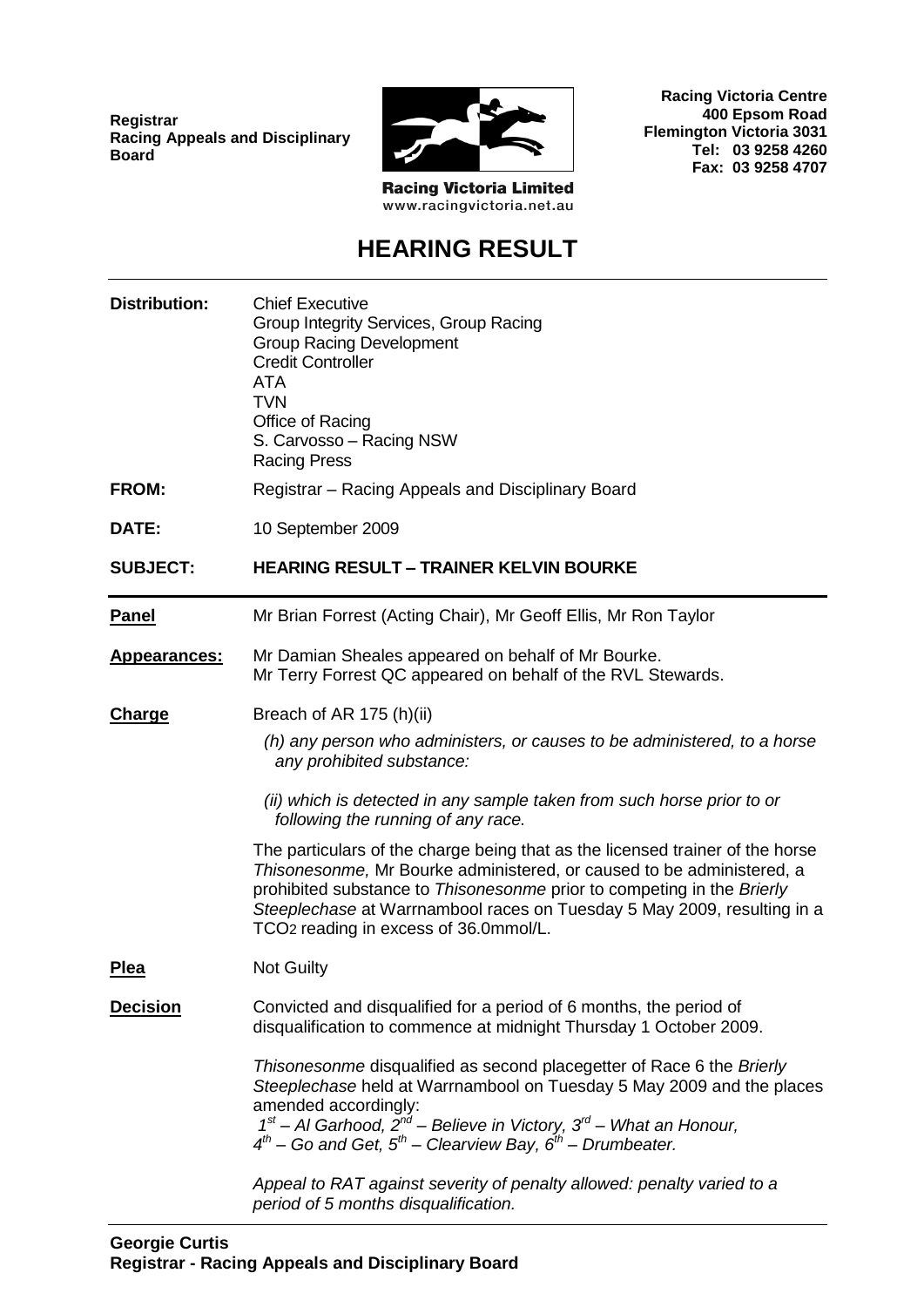### **RACING APPEALS AND DISCIPLINARY BOARD (Original Jurisdiction)**

#### *Reasons for Decision in the matter of trainer Mr Kelvin Bourke as heard on Monday 31 August 2009*

| Mr B Forrest | Deputy Chair |
|--------------|--------------|
| Mr G Ellis   | Member       |
| Mr R Taylor  | Member       |

Licensed trainer Mr Kelvin Bourke was charged by RVL stewards with breaching AR 175(h) (ii) which provides that the Committee of any Club or the Stewards may penalise:

*(h) any person who administers or causes to be administered to a horse any prohibited substance:*

*(ii) which is detected in any sample taken from such horse prior to or following the running of any race*

A blood sample taken from the horse *Thisonesonme* trained by Mr Bourke, prior to the running of the *Brierly Steeplechase* at Warrnambool on 5 May 2009 recorded, on post race analysis, a TCO2 concentration above 36.0 millimoles per litre in plasma.

The analyst finding was 39.0 mmol/L. Referee analysis of the reserve sample was 38.7 mmol/L. Allowing for the uncertainty of measurement of plus or minus 1, the lower sample result was still above the threshold 36.0 and is therefore a prohibited substance; see AR 178B and 178C.

Before the Board the issue was whether Mr Bourke administered or caused to be administered the prohibited substance. The accuracy of the recorded TCO2 reading was not in issue.

Stewards interviewed Mr Bourke, stablehands Danny Wilson, Len Moore and Gordon Thyne next morning, 6 May 2009. All had travelled to Warrnambool the previous day in Mr Bourke"s truck carrying only *Thisonesonme.*

Wilson told stewards he drove the truck, leaving Mr Bourke"s Drysdale stables at 5 past 9. Other than two brief stops, first at Waurn Ponds to pick up Moore and then at Camperdown for a toilet break, there were no other stops during the journey. Moore and Thyne were front seat passengers and Bourke travelled in the back of the truck.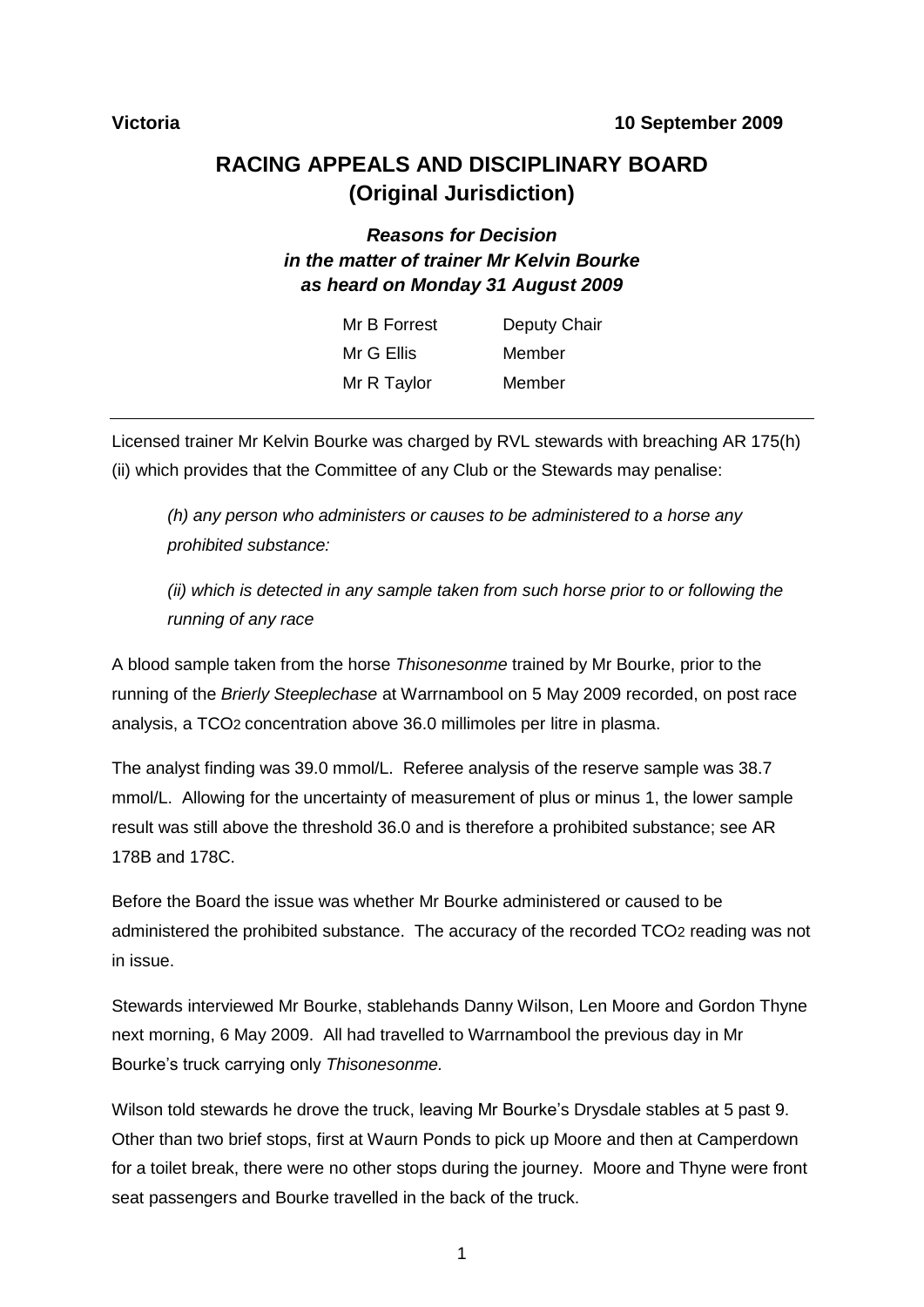Moore who strapped *Thisonesonme* at Warrnambool told stewards he was picked up at Waurn Ponds Hotel where he had parked his utility. He agreed with Wilson that except for the stop at Camperdown, there were no other stops before Warrnambool and that Bourke travelled in the back throughout.

Thyne told stewards that the only stop was at Waurn Ponds and was "definite" the truck did not stop anywhere else. Mr Bourke said the truck stopped at either Camperdown or Terang so they could get a drink. He remained in the truck. No one checked on the horse and it was not his usual procedure to check on a horse when travelling long distances. All occupants of the truck agreed that Mr Bourke travelled the entire journey in the back of the truck.

However, there were inconsistencies in the evidence as to who was in the truck when it left the stables and where it stopped on the way. Another stable employee, Braden Finn, who was interviewed later, said Moore left the stables in the truck but was alone in saying this. Mr Bourke said Moore was at the stables and drove his (Bourke"s) utility to Waurn Ponds. Wilson confirmed this. Thyne said the truck did not stop between Waurn Ponds and the racecourse contrary to Wilson and Moore, while Bourke was not sure whether it stopped at Camperdown or Terang.

In further evidence Danny Wilson said he rode *Thisonesonme* in trackwork on race morning. He fed the horse breakfast, oats and maize, and dressed the horse for the races. He denied that any alkalinising agents or additives were contained in the breakfast or the night before feed. Asked whether any other staff had access to *Thisonesonme* on race morning prior to leaving for the races he replied that no one would have had anything to do with him.

Danny Wilson also said it was customary for Mr Bourke to give all horses a saltwash drench three to four days before racing. Bourke makes up and administers the drenches via tubing. To Wilson"s knowledge, Bourke gave *Thisonesonme* a saline drench on the Saturday before the *Brierly*. Wilson further stated he had never seen Bourke make up a drench; he did not know what were the ingredients or where they were stored. To his knowledge *Thisonesonme* was the last horse saline drenched on the property and this occurred on Saturday 2 May 2009.

Rohan Hawker the managing owner of *Thisonesonme* said he spoke to Mr Bourke on race morning, Bourke was confident about his chances "whatever beats us would win". In the event *Thisonesonme* started \$3 favourite and finished second.

During a stable inspection on 6 May 2009, stewards found drenching equipment and among feeds and other substances, a tub of bicarbonate, a bag of potassium chloride, a container of "Humidimix" and one of "Instant B". Drenching equipment, a funnel and a container were

2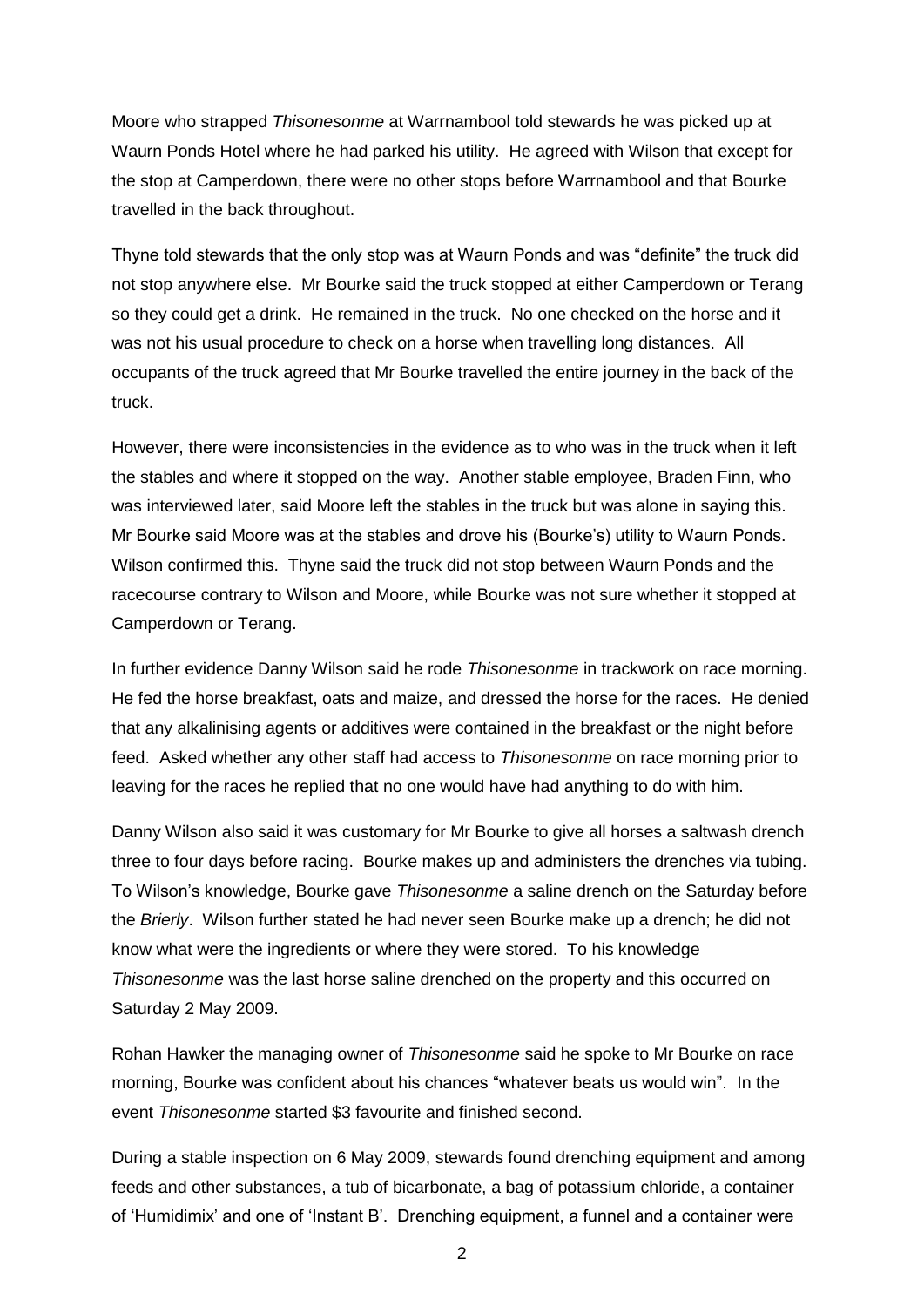located in a horse stall adjacent to the work areas and a plastic tube was located in the stable office in the main shed. A white container found in the feed room contained a fluid residue which was said to be Salkavite.

When interviewed on 6 May 2009, Mr Bourke told stewards that he gave *Thisonesonme* a saline drench on Sunday 3 May in the wash area but did not drench the horse next day. He said he made up the Sunday drench containing 100 grams of Stressalyte and a Blud powder, but no bicarbonate or any other alkalinising agents. He agreed that he makes up the drenches and gives a saline drench to horses about to race. No one in the stable other than Danny Wilson or himself was involved with the feeding / attending to *Thisonesonme.*

Mr Bourke denied drenching or administering anything to *Thisonesonme* on race day. He could not explain the TCO2 reading. Questioned about veterinary treatment of *Thisonesonme* leading up to race day, Mr Bourke said: "…he had a blood taken of him, oh, a few days ago now, just a blood count, that's all."

When interviewed on 18 May 2009, Mr Bourke repeated his denial of any drenching on race day. However, contrary to what he told stewards on 6 May 2009, he said he gave *Thisonesonme* a drench on Monday morning 4 May 2009 and that he used Humidimix not Stressalyte as previously stated. The drench, he said was a mixture of 100 grams of Humidimix and 30 grams of potassium in 1.25 to 2 litres of water. Mr Bourke also stated that veterinarian Dr Robert Corver had taken a blood sample from *Thisonesoneme* on 4 May 2009 which recorded a TCO2 reading of 35 mmol/L.

When this matter first came on for hearing on 16 July 2009, it was adjourned following an application by Mr Forrest QC for the stewards, Mr Sheales, counsel for Mr Bourke, consenting; to enable the stewards to make further inquiries into evidence brought to their attention for the first time that day. Stewards then interviewed Dr Corver and Braden Finn. Mr Bourke and Danny Wilson were re-interviewed.

The new evidence which underpinned Mr Bourke"s defence to the administration charge, raised the question of whether on the morning of 5 May 2009, Dr Corver had inadvertently administered to *Thisonesonme* a drench intended for *King of Ashford*, another of Mr Bourke"s horses and if so, the effect of that drench on the TCO2 reading in question.

By way of background to this development, at Mr Bourke's training establishment, horses are not boxed but live in small paddocks. There is an L shape stable block on the property, 6 boxes and 4 tie up stalls. Horses are brought to the stable block where they are saddled for trackwork and after work are returned to their paddock. Before racing, horses are generally brought to the boxes for dressing.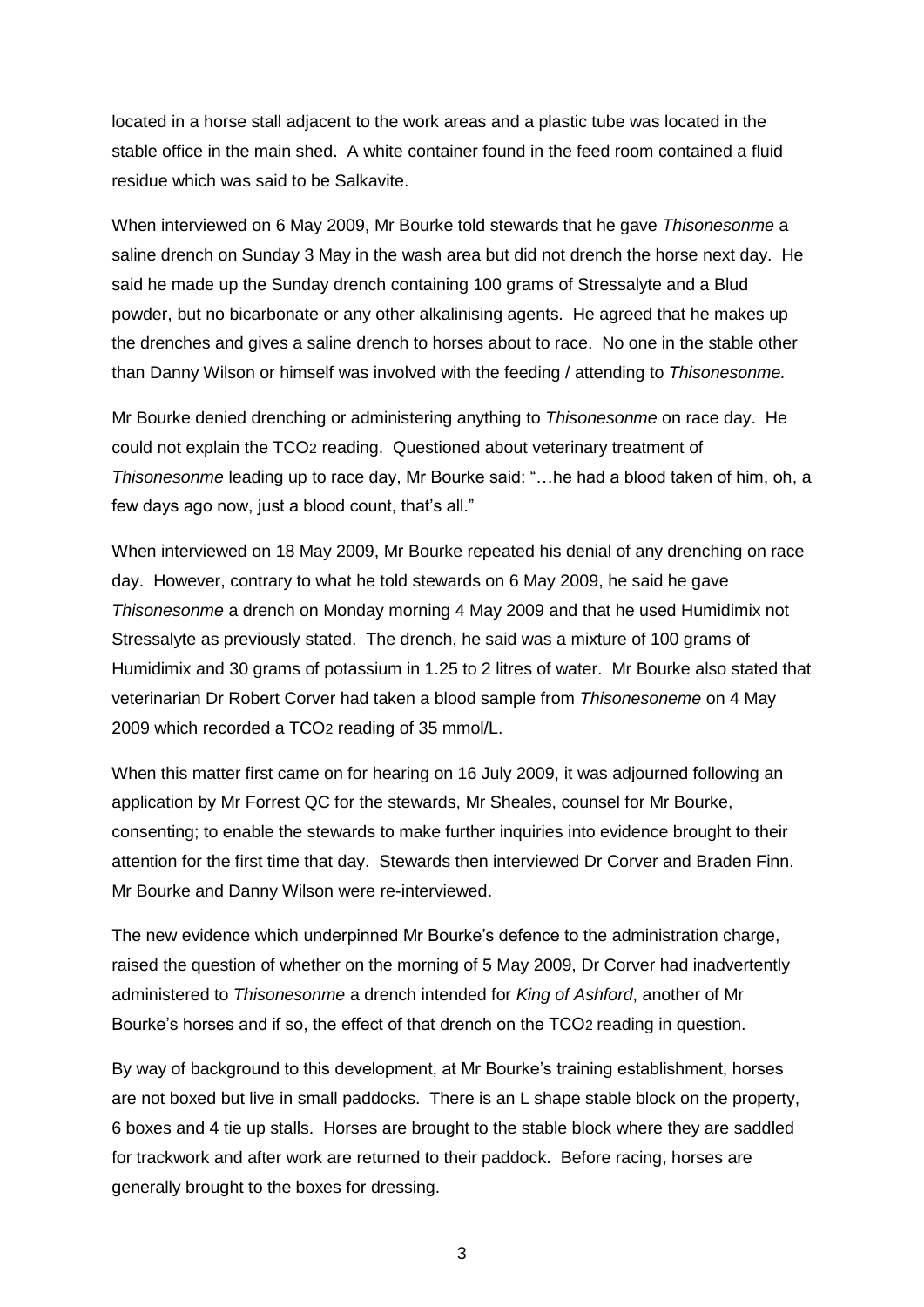Mr Bourke said he spoke to Dr Corver on Monday 4 May 2009 and requested he give *King of Ashford* a saline drench next day as he was due to race on the Thursday. On the Tuesday, morning Mr Bourke said he was at his property for about 45 minutes before he left for the races. Asked whether he saw Dr Corver at his stables that morning "No I don"t believe I did, no, no". Asked how does Dr Corver know to go to *King of Ashford*, Mr Bourke replied "Well, if I"m not there, Danny will be there or Mo will be there…." And to how would Dr Corver pick out *King of Ashord* "Danny Wilson told him where he was."

Danny Wilson told stewards he brought *Thisonesonme* from his paddock between 8.30am and 8.40am and put him in the box next to *King of Ashford* who was tied up. No other horses were boxed at that time. He then went to the shed to pack the raceday bag and shower prior to dressing *Thisonesonme* for the races.

While in the shed, Dr Corver approached and without leaving the shed, Wilson said he directed Dr Corver to *King of Ashford* "He"s in the box over there" adding "one of the other boys out there will help you."

On returning to the boxes about 10 minutes later, Wilson noticed *Thisonesonme* was there but *King of Ashford* was not. Wilson explained, "someone has obviously put *King of Ashford* out."

Braden Finn began work as a stable employee for Mr Bourke in mid April 2009. He told stewards that on 5 May 2009 he was working in the yard when approached by Dr Corver to give him a hand. Finn followed Dr Corver into the stable block and held the horse while Dr Corver gave it a drench. The horse given the drench was the only horse in a box. Finn said he did not know what horse was to be drenched and the vet did not mention the horse"s name to him. The horse given the drench was rugged and tied up when he entered the box with the vet. He did not know the name of the horse and he could not recall its colour. Asked what horse he believed it to be, he answered "I have no idea."

Finn denied bringing the horse in from the paddock or taking it back, but then gave a qualification of sorts, "I remember leaving him in the box after he salined it. I could have taken him back half an hour later, I might not have, I can't tell you."

After being drenched the horse remained in the box while Finn went about his work outside. As to where the horse went "I couldn"t tell you" and similarly answered questions as to whether *Thisonesonme* and *King of Ashford* worked that morning. Finn could not remember when he next saw Danny Wilson after the vet left. He also thought Mr Bourke appeared after the horse was drenched.

4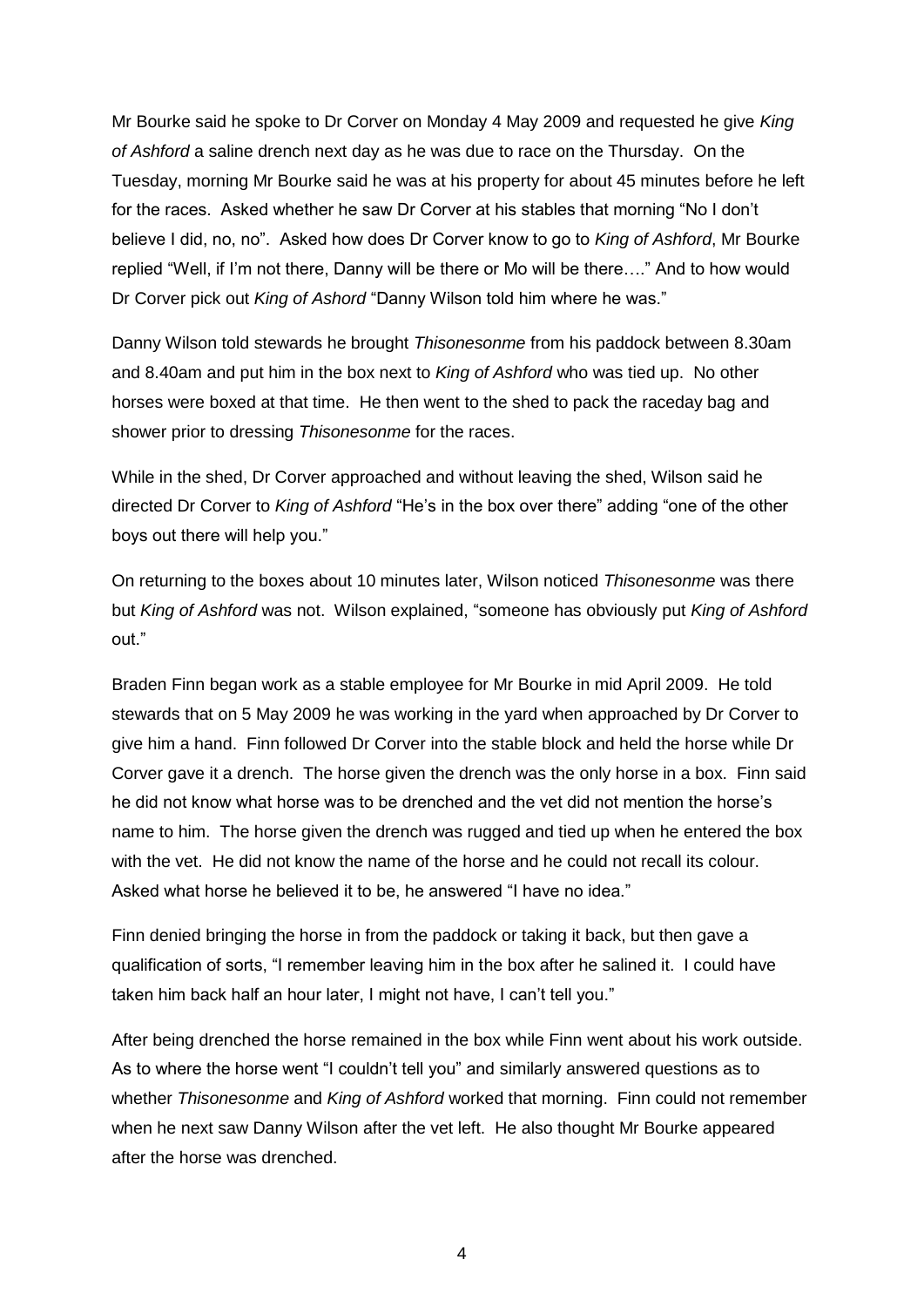Dr Corver confirmed during a conversation with Mr Bourke in the evening of 4 May 2009 to discuss the results of a blood sample taken from *Thisonesonme* earlier that day, Bourke asked him to drench *King of Ashford* next morning.

Dr Corver estimated he arrived at the stables next morning at 8.40am and left 10 minutes later. After arrival he mixed the drench, a sachet of Blud power, 2 ½ heaped scoops of Salkavite (estimated weight 150 grams) and 1 scoop of bicarbonate of soda (60 grams) in water. He then walked to the shed, "I saw Danny Wilson. He asked me what I had to do and I informed him that Kelvin had asked me to saline *King of Ashford*." He said to me, "He's in the box. One of the boys will help you." Dr Corver then walked across the courtyard area, to where the boxes are, saw Braden Finn and told him he had to saline drench *King of Ashford*. There was only one horse in a box and he gave it the drench. He then packed up and left.

Asked if he had noticed any resemblance of horses from one day to the next, Dr Corver replied "yes" and to the suggestion he may have drenched *Thisonesonme* said: "That"s the possibility. As far as my recollection is, I was asked to saline drench *King of Ashford* – they presented to me the horse that I presumed is *King of Ashford* and I"ve done the job that I was asked to do."

In further evidence, Dr Corver said he had taken blood samples from *Thisonesonme* twice in the previous month and had treated *King of Ashford*. He said they are very similar horses and he could not identify one from the other – same colour and height with no real distinguishing marks. "I guess I can"t be certain that it was *King of Ashford*. At the time in my own mind and even you know the next day, my assumption was that I saline drenched *King of Ashford*."

The Board notes that in interviews on 6 May and 18 May 2009, Mr Bourke could offer no explanation for the TCO2 reading. The element of surprise may account for his state of mind when first interviewed, indignant as he was at being questioned when preparing to go to the races. By 18 May and subsequently, he had had plenty of time to "backtrack" as he said he had done, yet did not take the opportunity to advance the "wrong horse" possibility to stewards until the hearing date.

No staff member appears to have been made aware of Mr Bourke"s arrangement for *King of Ashford* to be drenched. Danny Wilson did not know until Dr Corver arrived, and then, in the belief that *Thisonesonme* and *King of Ashford* were in adjoining boxes, directed Dr Corver to the boxes without any further detail or instruction other than, "he"s in the box, one of the other boys will help you." Dr Corver gets Finn to help him and without telling Finn what horse he has to treat (according to Finn) or otherwise further assuring himself he has the

5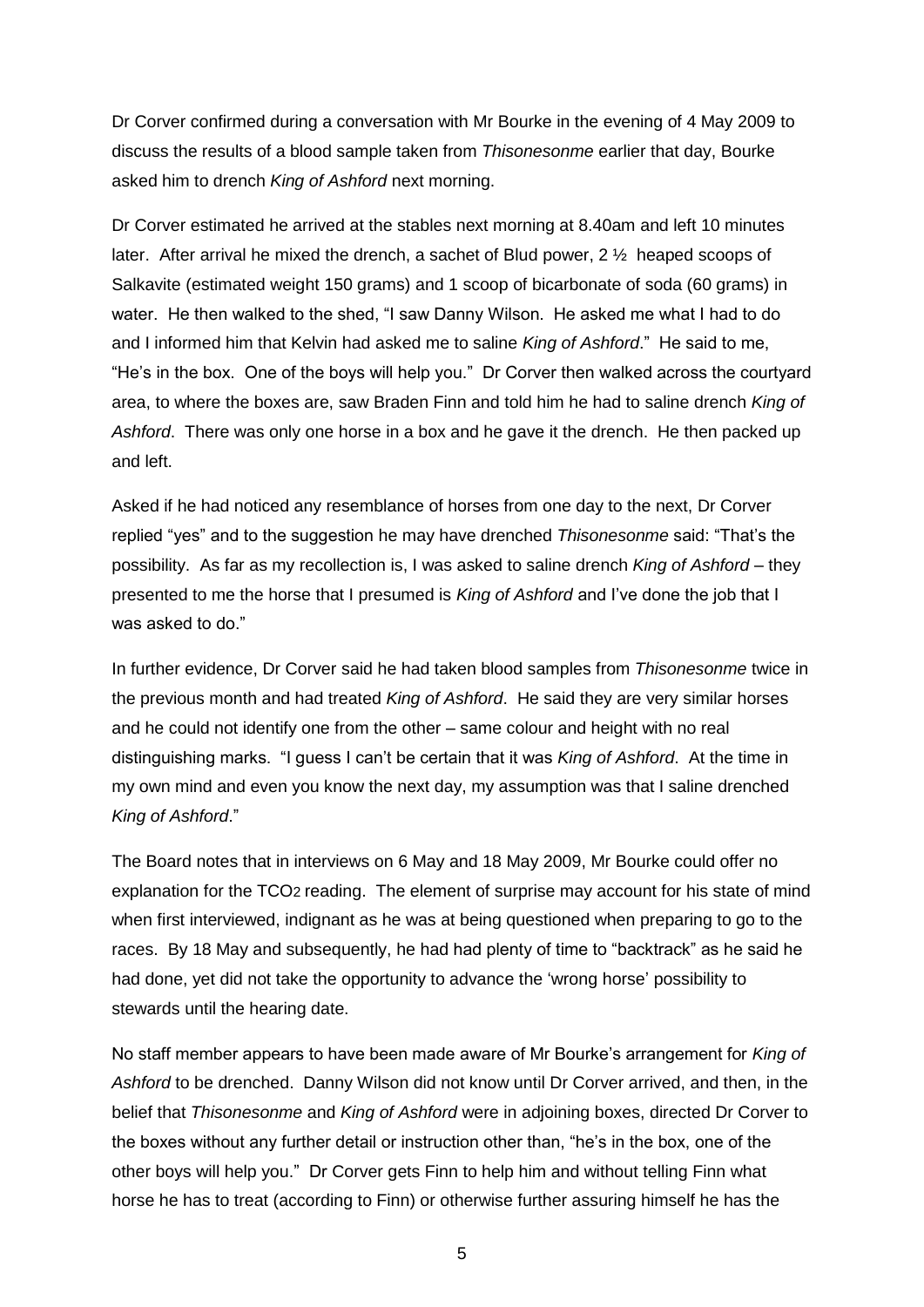right horse, proceeds to drench the only horse in a box. Given the nature of Wilson"s instruction and the presence of one horse, the absence of any further check is probably understandable.

What is unexplained and unanswered were the movements of *King of Ashford* that morning and by whom. Finn cannot assist in any way. Mr Bourke cannot throw any light on the situation, saying he was not present. Nor is there evidence of any inquiry made of other staff members. Instead Mr Bourke is content to rely on Danny Wilson"s word. "He wouldn"t say *King of Ashford* was there if he wasn"t."

Possibilities abound in all of this. The vet is unsure and no one else knows. It is possible *Thisonesonme* was given a drench, equally *King of Ashford* may have been the recipient as is the possibility of either horse being the one in the box when the vet arrived.

The Board regards Mr Bourke"s unqualified support for Wilson on this occasion as opportunistic and in sharp contrast to when interviewed on 18 May when he was prepared to be dismissive of what Wilson had to say. Tr. page 16.

Danny Wilson is the only identifier of both horses but the Board does not have much faith in his evidence because when interviewed the day after Dr Corver"s visit he revealed himself to be an unreliable witness prepared to mislead stewards about the last time a horse was drenched.

All in all the state of the evidence is such that it falls considerably short of enabling the Board to be reasonably satisfied that *Thisonesonme* was drenched by Dr Corver on the morning of 5 May 2009.

The Board now turns to consider other evidence. On Thursday 2 May 2009, an RVL vet took a blood sample from *Thisonesonme* at Mr Bourke"s stables at 7.04am. The horse was kept under surveillance from then until arrival at Warrnambool racecourse where a further blood sample was taken at 2.19pm prior to it competing in the *Grand Annual Steeplechase*. On analysis the TCO2 readings of the two samples were 31.9 and 32.8 mmol/L respectively.

The sample history of *Thisonesonme* also revealed that a routine pre-race sample on 9 April 2009 recorded 30.6 mmol/L. Eight other pre-race samples from 11 June 2007 to 30 July 2008 when *Thisonesonme* was in the care of other trainers ranged from 30.8 to 33.5 mmol/L, with an average TCO2 reading for all tests, excluding the 5 May 2009 result, of 32.1 mmol/L.

The Board considers the sample history of *Thisonesonme* is instructive in that except for the subject reading, the results of all other tests were unremarkable in that none were suggestive of any naturally occurring abnormally high reading.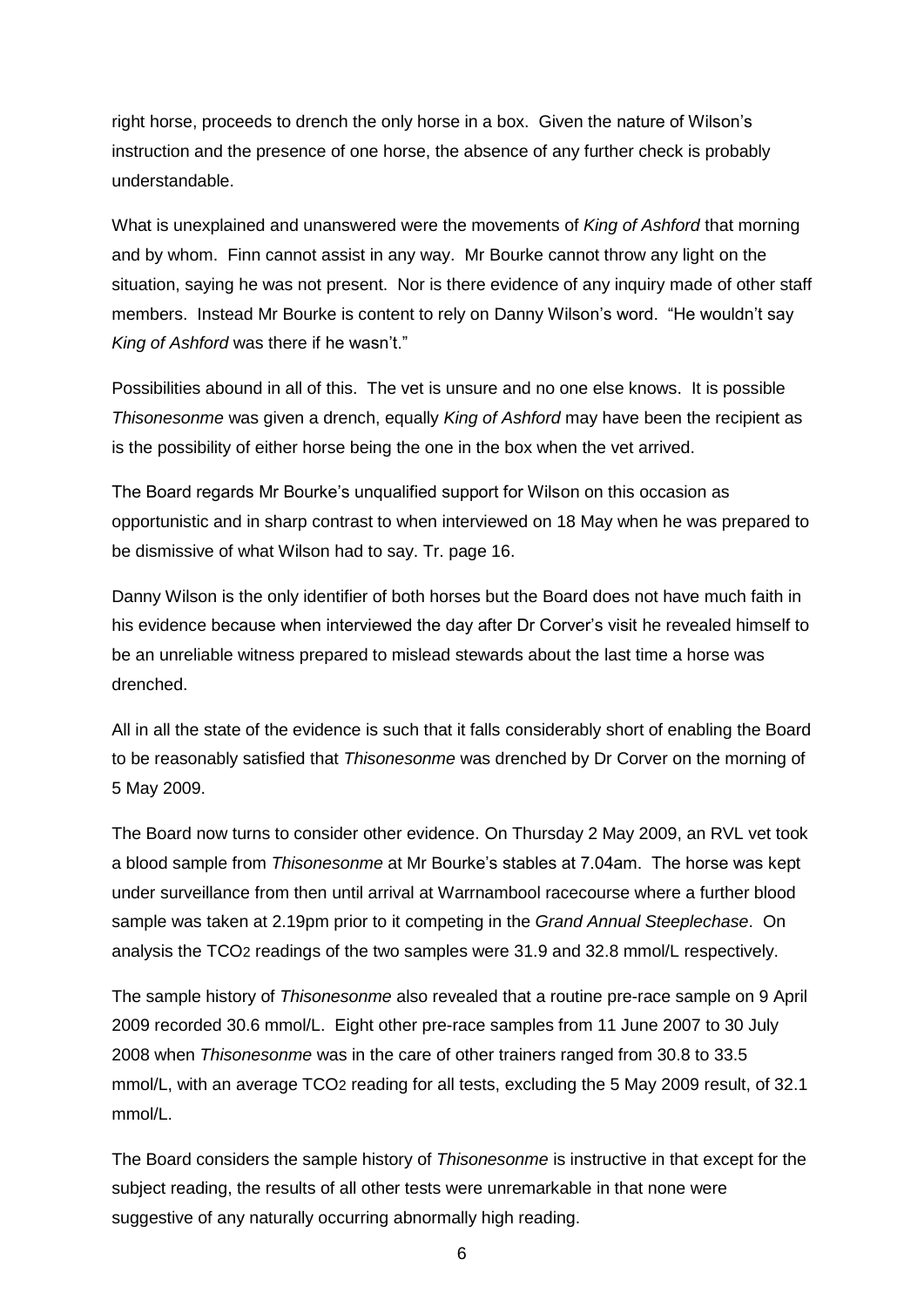The Board also notes that Dr Paul O"Callaghan, RVL"s Chief Veterinary Officer, wrote to Mr Bourke on 3 October 2008 informing him of an elevated TCO2 reading of 36.4 mmol/L in a screening sample taken from *King of Ashford* at Geelong on 2 October 2008.

Dr O"Callaghan in a statement dated 13 August 2009 and in oral evidence made the following points:

- It is extremely unlikely that a horse could exceed 36.0 mmol/L of TCO2 in plasma without administration of an alkalinising agent. The statistical likelihood of an untreated horse exceeding 37.2 mmol/L is in excess of 1 in 641,000.
- A horse"s plasma TCO2 can be expected to peak within 2-12 hours after administration of alkalinising agents and between 2-8 hours with sodium bicarbonate.
- TCO2 levels return to normal within 24 hours of administration.
- The drench administered by Mr Bourke on 4 May 2009 would not affect the TCO2 levels as Humidimix and Blud powder do not contain alkalinising agents.
- The only plausible explanation for the reading recorded on 5 May 2009 is that during the morning the horse was administered approximately 200 grams or more of sodium bicarbonate or an equivalent amount of other alkalinising agents. A mistaken administration of 74 grams (Dr Corver) would not be a realistic explanation for the level that was recorded.

Dr John Vine, Laboratory Director of Racing Analytical Services Limited, was of the opinion that an administration of 74 grams of sodium bicarbonate might raise a horses TCO2 concentration by approximately 1-2 mmol/L with a maximum level some 3 -6 hours after administration, but that cannot provide an explanation for the measured concentrations in the samples collected later that day.

In cross examination both Dr O"Callaghan and Dr Vine were challenged at length on their opinions and on studies relating to TCO2. In the Board"s view, the challenge failed.

Dr Glen Roberston-Smith, a specialist in equine surgery provided a statement on behalf of Mr Bourke containing the results of a drenching trial involving 6 unidentified racehorses in training. It was his opinion that the subject TCO2 reading is explicable by an administration of a drench (on his instructions containing 100 grams of sodium bicarbonate) at the time it was said to be administered on 5 May 2009.

The Board does not have confidence in the results of the trial, as apart from the question of identity, other unknown factors associated with the horses and the methodology of the testing, question their reliability. It is also noted that a test during the hearing confirmed the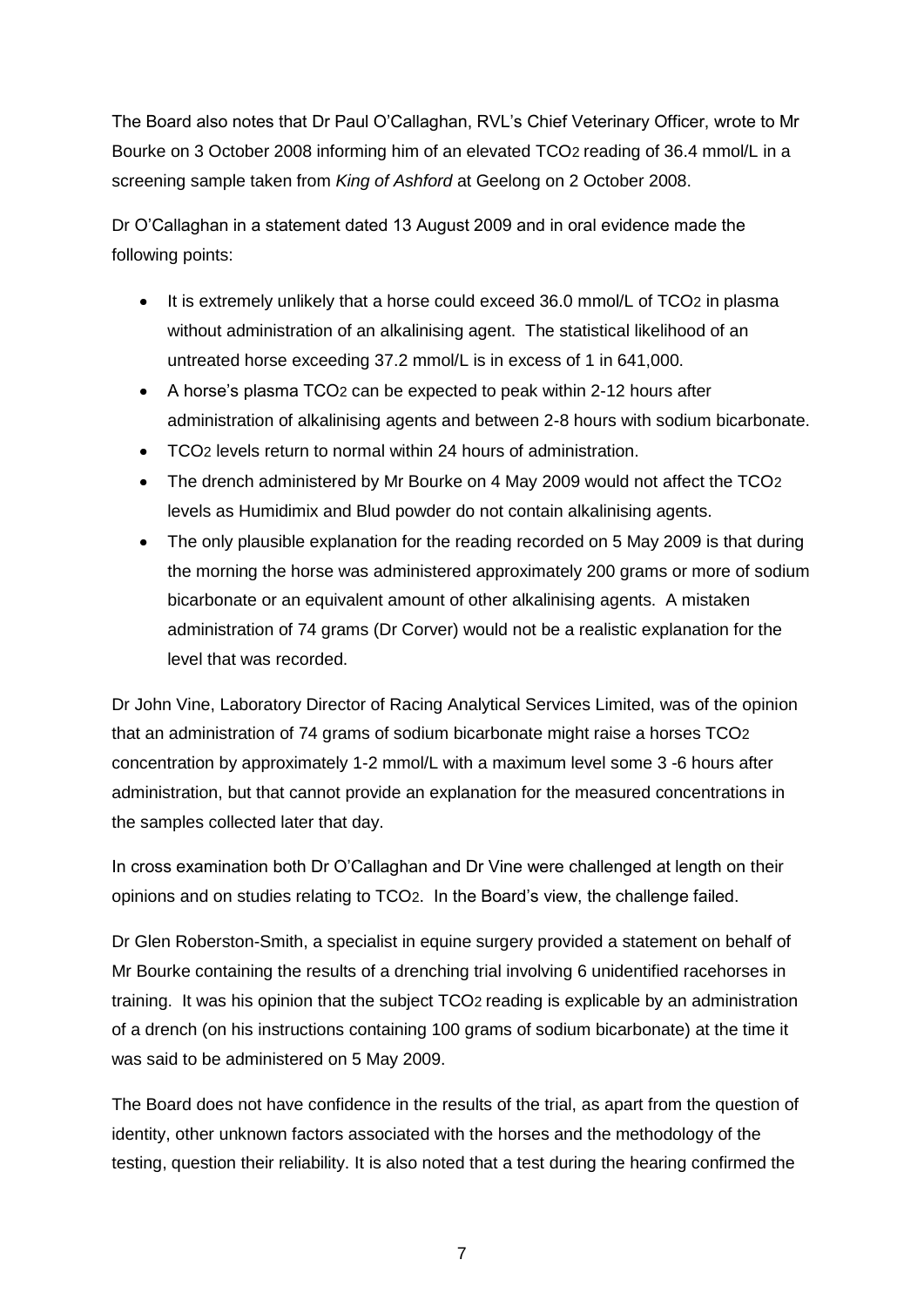accuracy of the estimates of sodium bicarbonate in Dr.Corver"s drench relied upon by Dr.s O"Callaghan and Vine.

Proceedings before the Board call for adequate evidence of sufficient force to justify the Board being comfortably satisfied in relation to the charge before it, having regard to the seriousness of the charge and the gravity of the consequences flowing from a particular finding (Briginshaw V Briginshaw, High Court, per Dixon J.)

In approaching its task, the Board is required to determine whether a combination of all the facts and circumstances which the Board finds or accepts provide a compelling basis from which a reasonable inference of what is alleged may be drawn.

There is a lack of direct evidence implicating Mr Bourke. However on all the facts and circumstances there is a strong circumstantial case against him. Although it was customary for Mr Bourke to drench his horses leading up to racing, his evidence revealed, at best, a faulty recollection of the timing of his administration of drenches. On the morning of 5 May 2009, he had the opportunity to drench *Thisonesonme*, a horse that when under stewards observation two days later, TCO2 readings of blood samples were found to be normal.

The Board does not accept Mr Bourke"s denials of administration of alkalinising agents to *Thisonesonme* on 5 May 2009, to be the truth.

The Board is satisfied to the requisite standard of proof that on 5 May 2009, Mr Bourke, in breach of AR 175(h) (ii), administered *Thisonesonme* alkalinising agents of such quantity as to elevate the TCO2 to the levels recorded in the blood samples taken that day.

For these reasons, the Board finds the charge against Mr Bourke of being in breach of AR 175 (h)(ii) proved.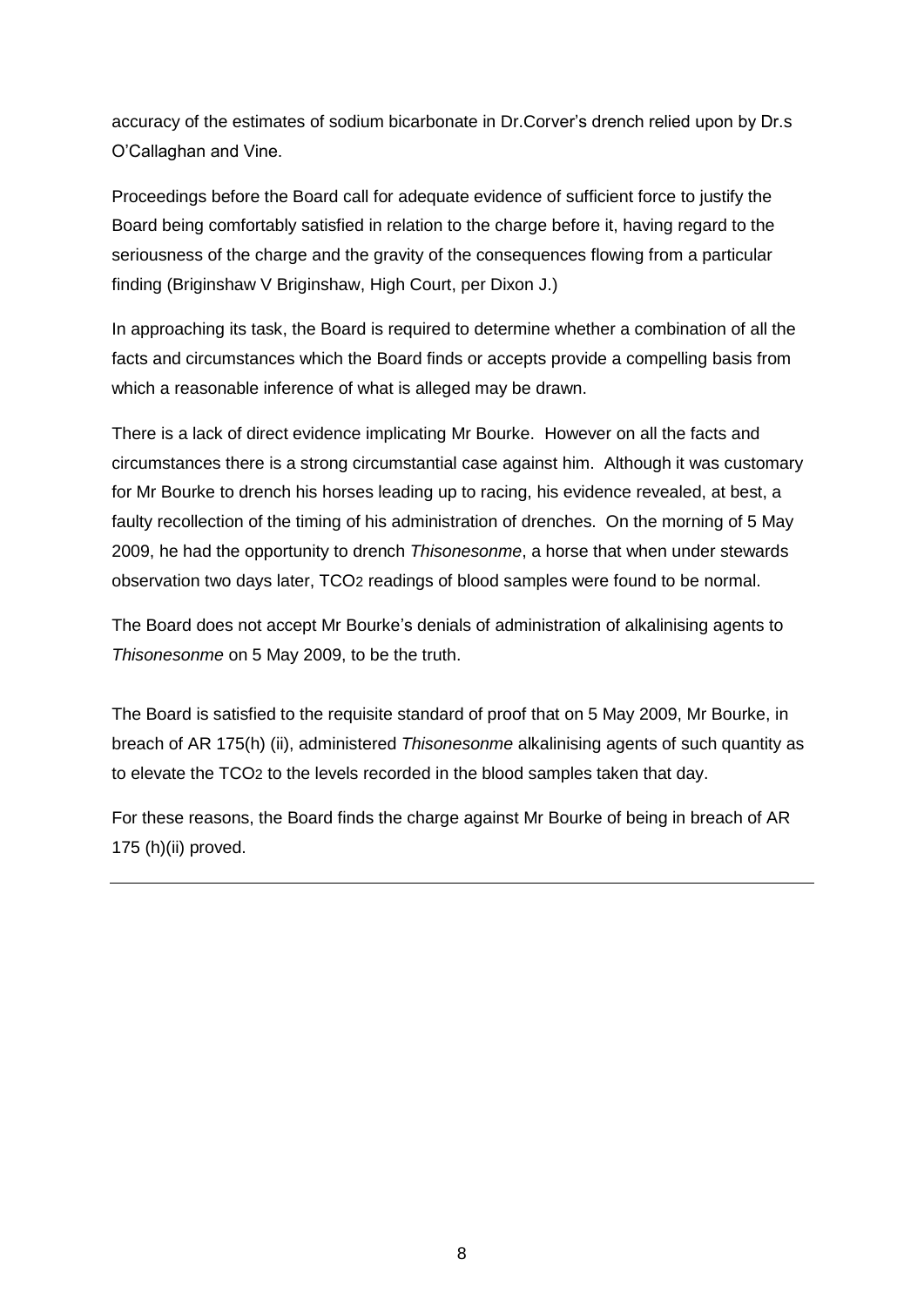# **TRANSCRIPT OF PROCEEDINGS**

#### **RACING APPEALS AND DISCIPLINARY BOARD**

\_\_\_\_\_\_\_\_\_\_\_\_\_\_\_\_\_\_\_\_\_\_\_\_\_\_\_\_\_\_\_\_\_\_\_\_\_\_\_\_\_\_\_\_\_\_\_\_\_\_\_\_\_\_\_\_\_\_\_\_\_\_\_

**MR B. FORREST, Acting Chairman MR G. ELLIS MR R. TAYLOR**

#### **EXTRACT OF PROCEEDINGS**

#### **TRAINER: KELVIN BOURKE**

**DECISION**

#### **MELBOURNE**

#### **THURSDAY, 10 SEPTEMBER 2009**

MR T. FORREST QC (instructed by Minter Ellison) appeared on behalf of the **Stewards** 

MR D.P. SHEALES (instructed by Lander and Rogers) appeared on behalf of Mr K. Bourke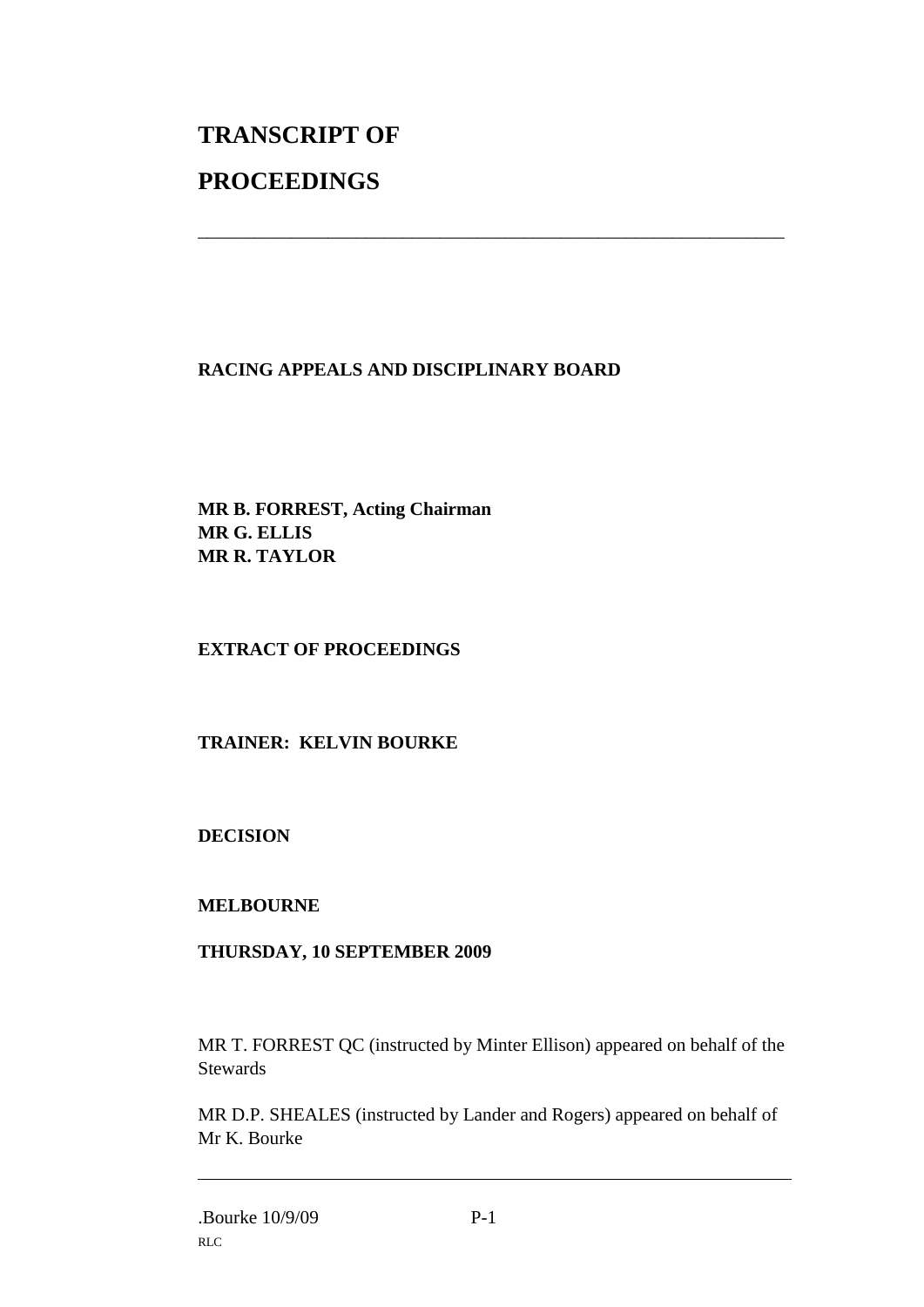ACTING CHAIRMAN: The charge which has been found proven against Mr Bourke of administering a prohibited substance is a very serious one. Mr Bourke is a trainer of long experience and a renowned former cross-country jockey. Although this is his first TCO2 offence, he knows the risks associated with alkalinising agents.

A verbal warning in 2006 and a warning letter in October 2008 about elevated TCO2s intended as wake-up calls went unheeded as there was no evidence of a precautionary approach to, or the keeping of records of, the administration of alkalinising agents as might avoid a breach of the drug rules. Additionally, trainers are constantly reminded in "Inside Racing" of the hazards of alkalinising agents.

Mr Bourke was prepared to cheat in order to obtain an unfair advantage for his horse to the detriment of participants complying with the rules and who are entitled to expect that competitors do so.

In drug matters, both denunciation and deterrence are important considerations, denunciation of the conduct and deterrence not only to the offender but to others who might be minded to engage in similar conduct.

The present case, one of administering a prohibited substance, is, as already stated, a very serious one. Culpability for the offence rests entirely with Mr Bourke, conduct that was not negligent or merely reckless but deliberate. Nor was there any sign of remorse.